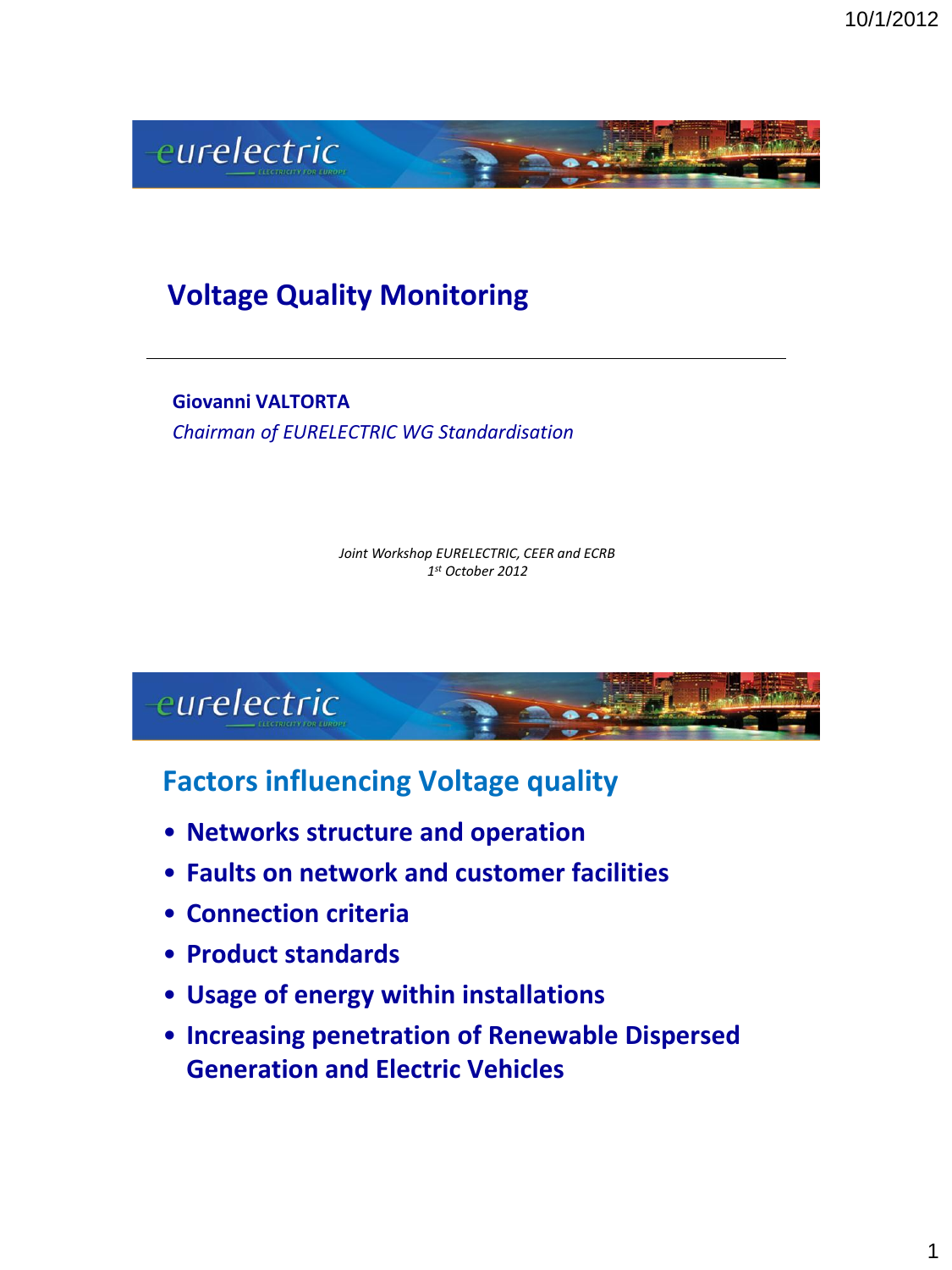

**Voltage Quality in distribution networks is a shared responsibility between TSOs, DSOs, equipment manufacturers and connected end-users/producers**

**Ensuring Voltage Quality at reasonable cost requires: - imposing appropriate emission and immunity limits for customer equipment and/or installations - improving and strengthening the network**

# eurelectric

**Cooperation between System Operators and Industry**

**To increase customers knowledge and awareness of:** 

- **Voltage Quality levels**
- **Immunization Techniques of equipment and processes**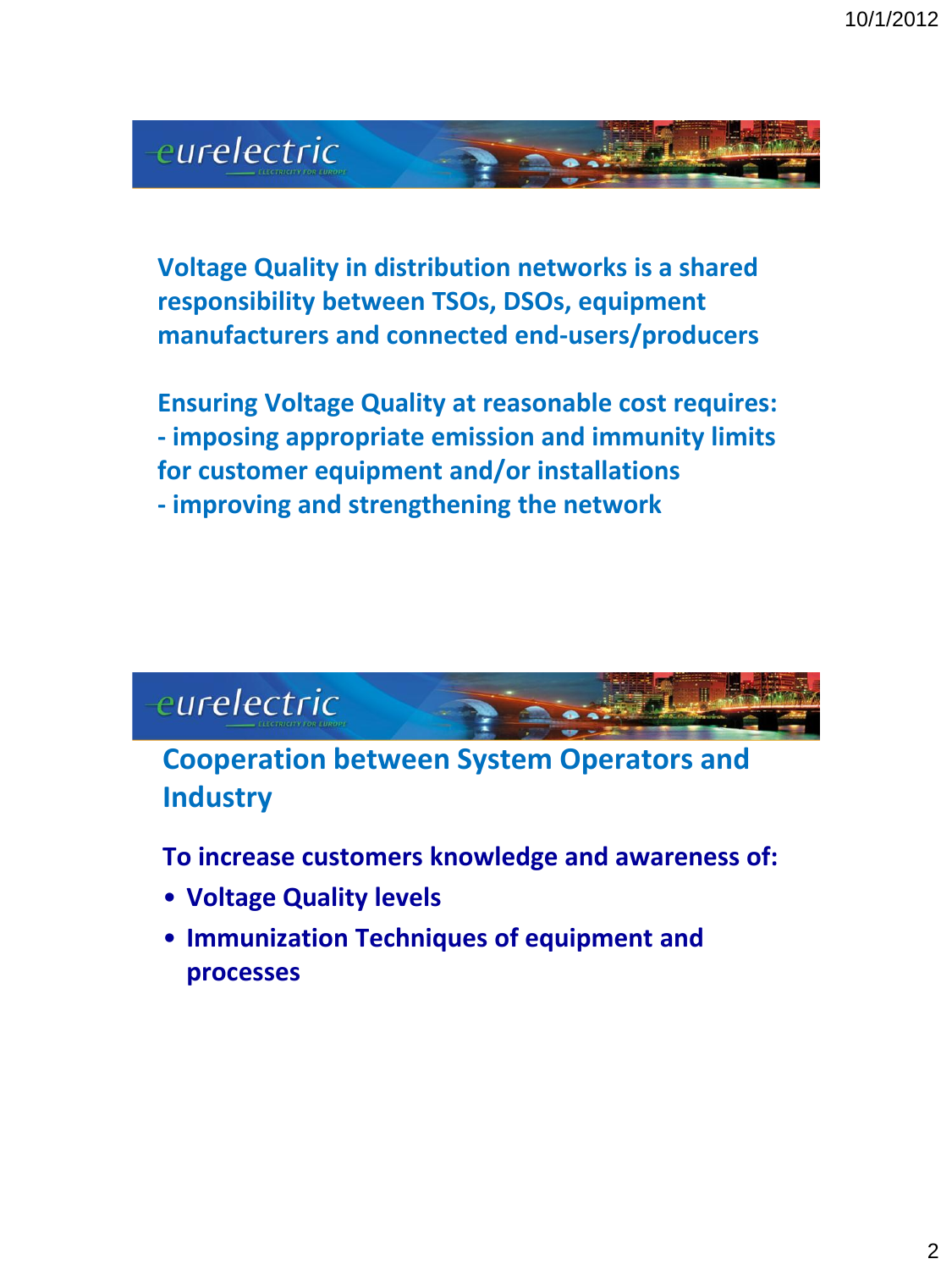

## **Voltage quality monitoring**

- **To assess indicative Voltage Quality levels**
- **To estimate trends**



**appropriate resources have to be foreseen for System Operators for proper monitoring schemes**



#### **Role of Standardization in VQ monitoring**

- **To define the measurement techniques**
- **To define the requirements of the whole measurement chain**
- **To define the minimum number of instruments to be used and the duration of the monitoring to ensure statistical relevance**
- **To harmonise the output format in order to ensure a uniform data interpretation across Europe**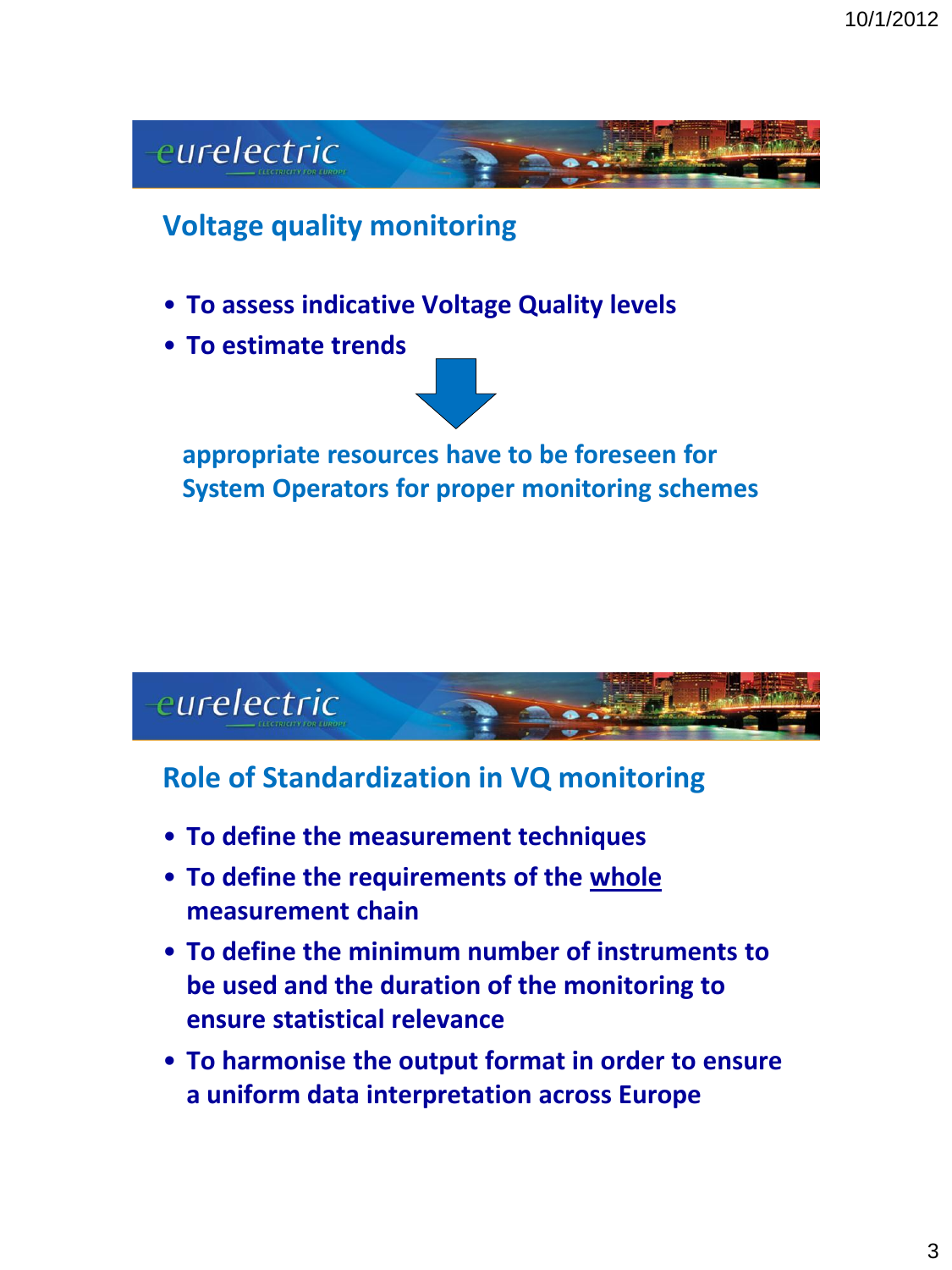# eurelectric

#### **Improving the Voltage Quality**

- **To find the best compromise in mitigating voltage disturbances on equipment and/or network, taking into account who are the beneficiaries and the payers**
- **To take into account the new scenario with increased penetration of DG, EV**
- **To develop coherent connection requirements and product standards**



#### **Conclusions**

- **Voltage Quality monitoring is useful to asses levels and understand relationships with influencing factors**
- **A continuous dialogue among DSOs – and to some extent with CEER/national regulators – is necessary to foster cooperation on voltage quality measurement programmes. The resulting data can be used in the standardisation process as well as in national regulation**
- **The participation of Regulators in EN50160 development and this Workshop demonstrates that this dialogue is feasible and effective**